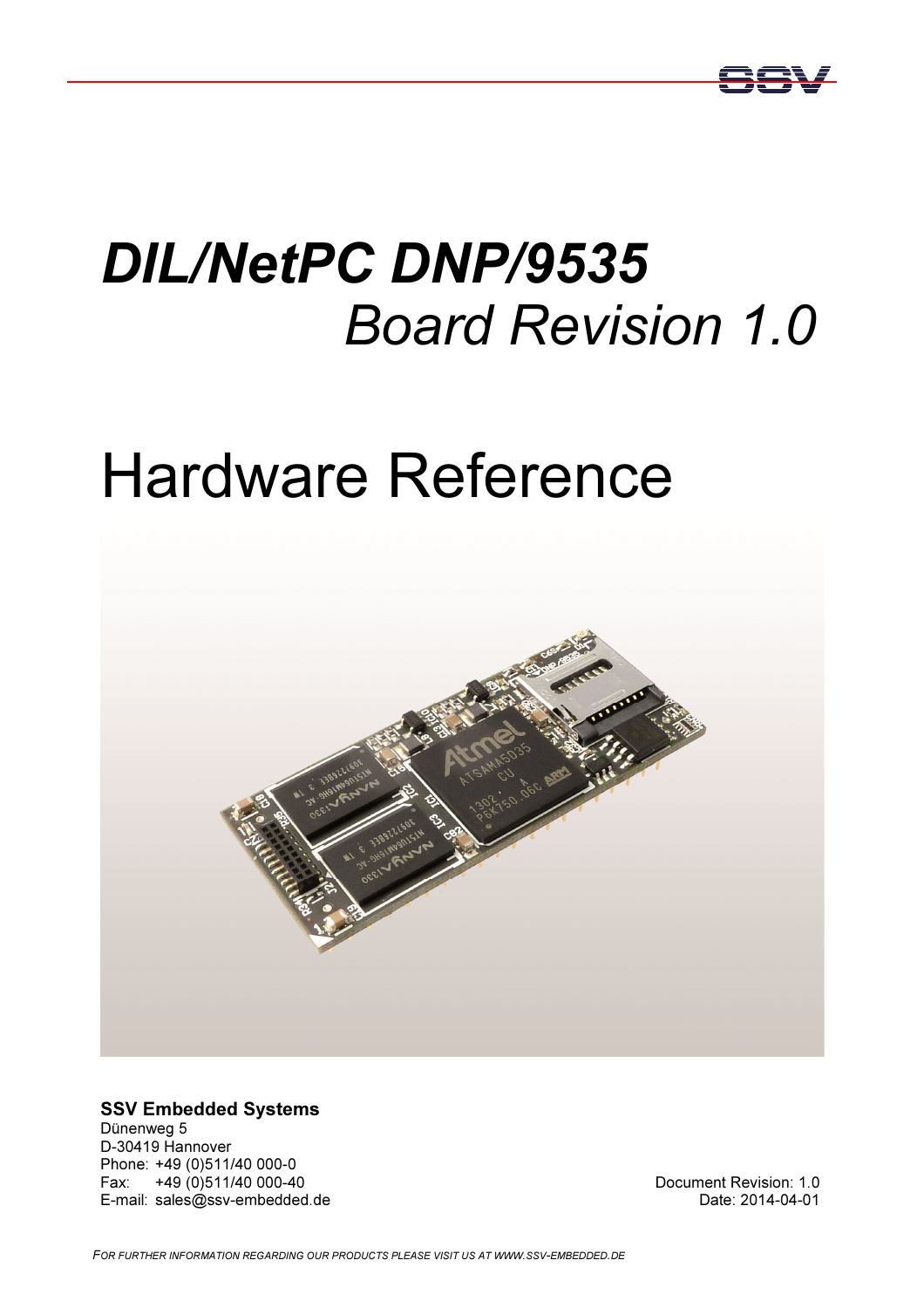

## **CONTENT**

| $\mathbf 1$             |  |
|-------------------------|--|
| 2 <sup>1</sup>          |  |
| 3                       |  |
| $\overline{\mathbf{4}}$ |  |
| 5                       |  |
|                         |  |
|                         |  |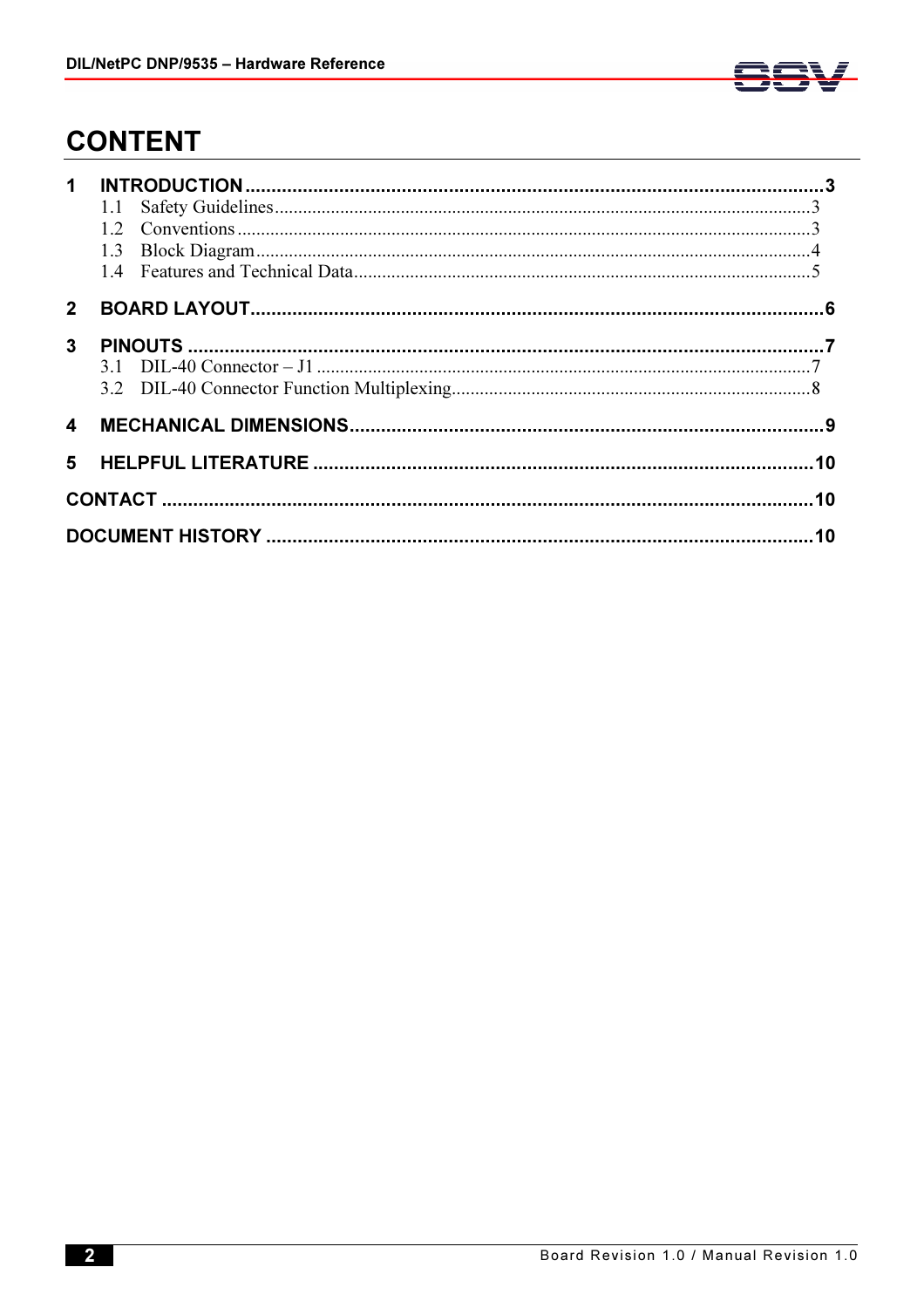



## 1 INTRODUCTION

This document describes the basic hardware components of the DIL/NetPC DNP/9535.

#### 1.1 Safety Guidelines

Please read the following safety guidelines carefully! In case of property or personal damage by not paying attention to this document and/or by incorrect handling, we do not assume liability. In such cases any warranty claim expires.



#### ATTENTION!

Observe precautions for handling – electrostatic sensitive device!

- Discharge yourself before you work with the device, e.g. by touching a heater of metal, to avoid damages.
- Stay grounded while working with the device to avoid damage through electrostatic discharge.

#### 1.2 Conventions

| <b>Convention</b> | <b>Usage</b>                                   |
|-------------------|------------------------------------------------|
| bold              | Important terms                                |
| italic            | Filenames, user inputs and command lines       |
| monospace         | Pathnames, internet addresses and program code |

Table 1: Conventions used in this Document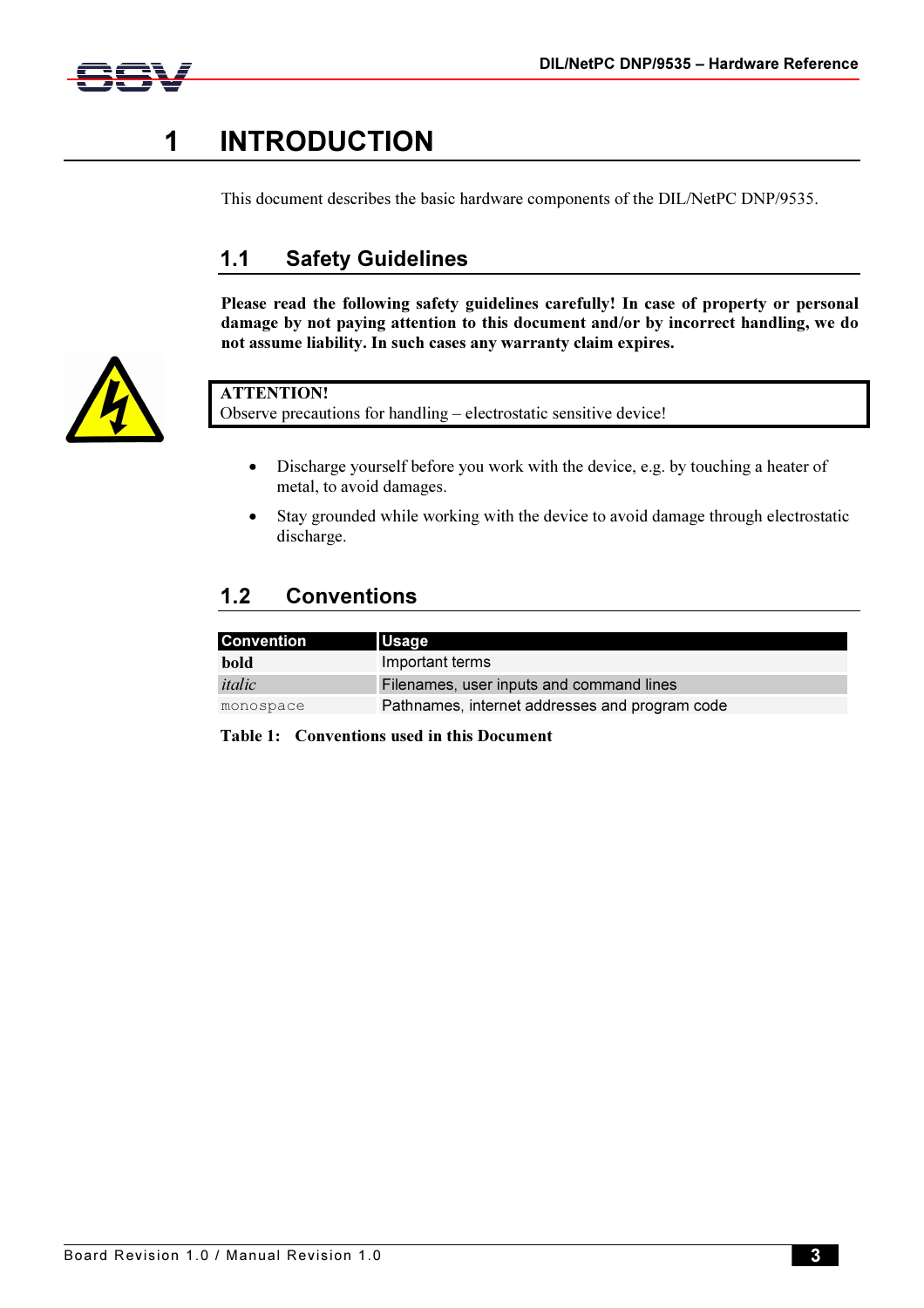



#### 1.3 Block Diagram

Figure 1: Block diagram of DIL/NetPC DNP/9535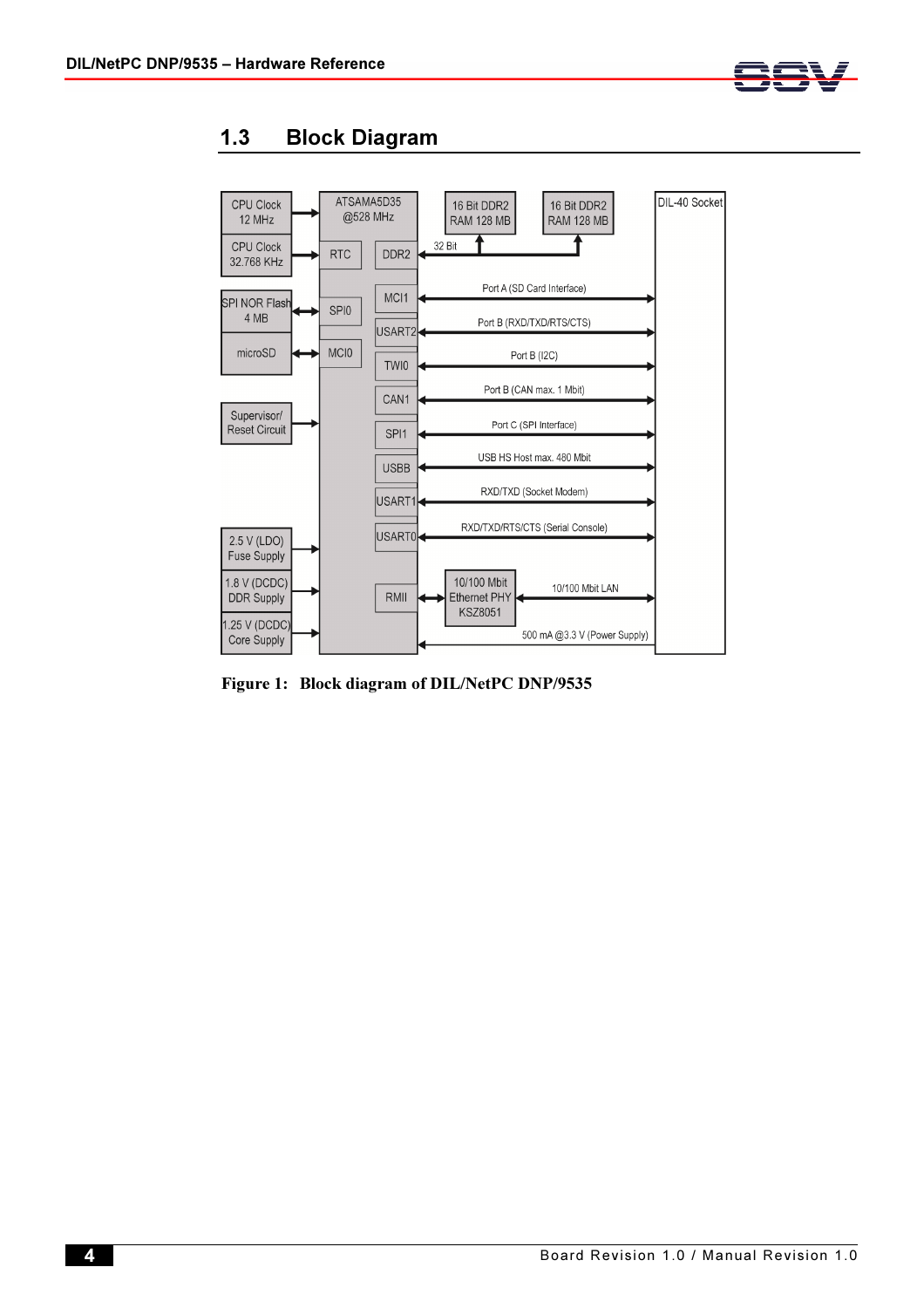

#### 1.4 Features and Technical Data

- ATSAM-A5D35 MCU @ 528 MHz
- 256 MB 32-bit DDR2 RAM @ 133 MHz
- 4 MB serial NOR Flash memory
- 1x 10/100 Mbps Ethernet LAN interface
- 20-bit GPIO (General Purpose Input Output)
- 3x UART (COM1 with all hardware handshake signals, COM2 TX/RX only, COM3 TX/RX/RTS/CTS - functional OR with four GPIO signals)
- 1x SPI master/slave controller, functional OR with four GPIO signals
- 1x I2C interface master/slave controller, functional OR with two GPIO signals
- 1x CAN master interface
- $1x$  USB 2.0 host port with max. 480 Mbps
- 1x SD card interface with hinge
- Programmable watchdog timer
- Power supervisor for VCC control
- 40-pin JEDEC DIL-40 connector, 2.54 mm centers
- Pin-compatible to other SSV DIL-40 devices
- Supply voltage 3.3 VDC  $(\pm 5\%)$
- Supply current 300 mA typical / 500 mA max.
- Operating temperature 0 .. 70° C
- Size 55 mm x 23 mm
- Preinstalled U-Boot boot loader with flash device support
- Preinstalled Linux O/S with 3.13.2 kernel (see note 1)

Note 1: The DNP/9535 Linux O/S is based on the OpenEmbedded software framework.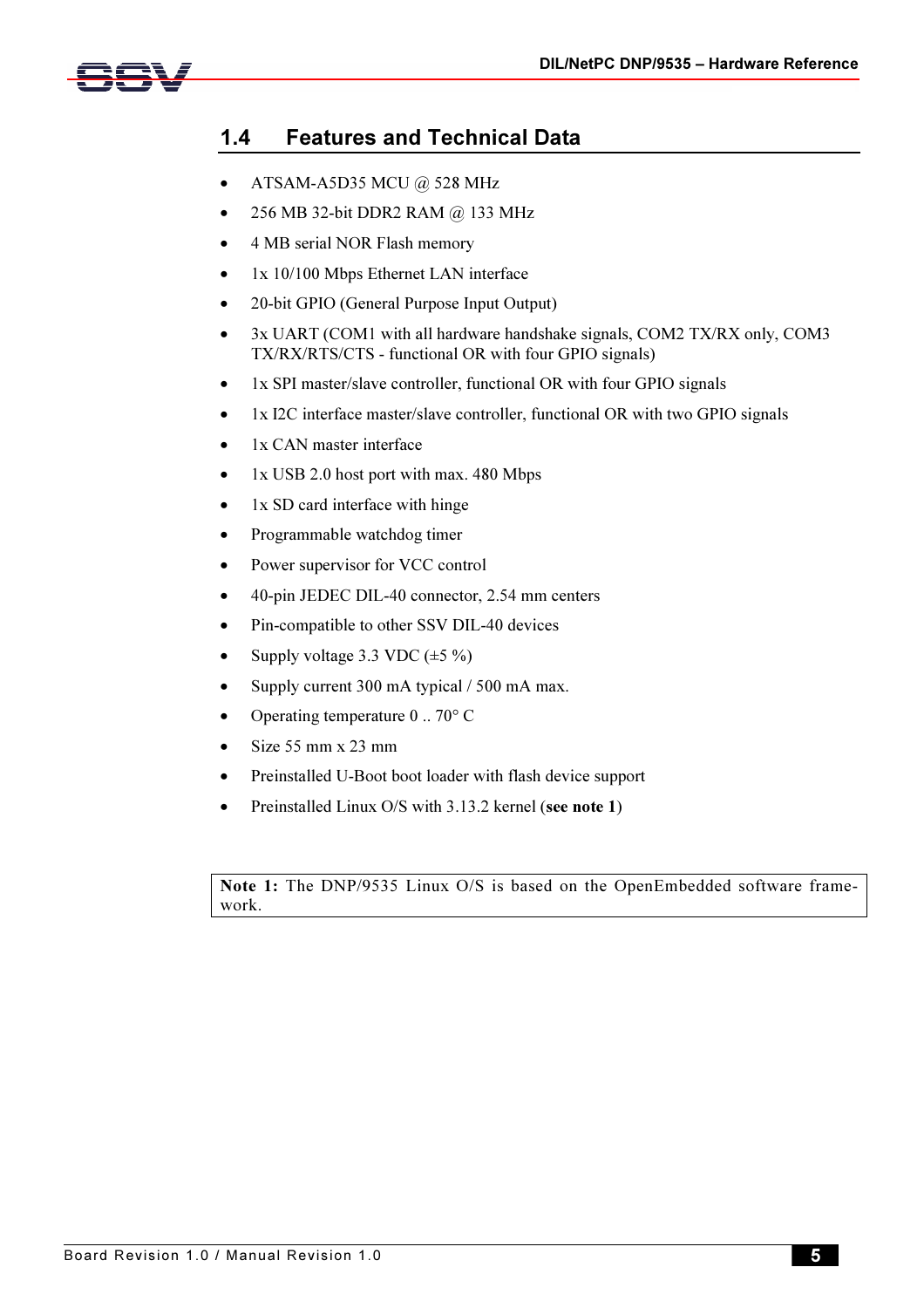

## 2 BOARD LAYOUT



Figure 2: Board layout DIL/NetPC DNP/9535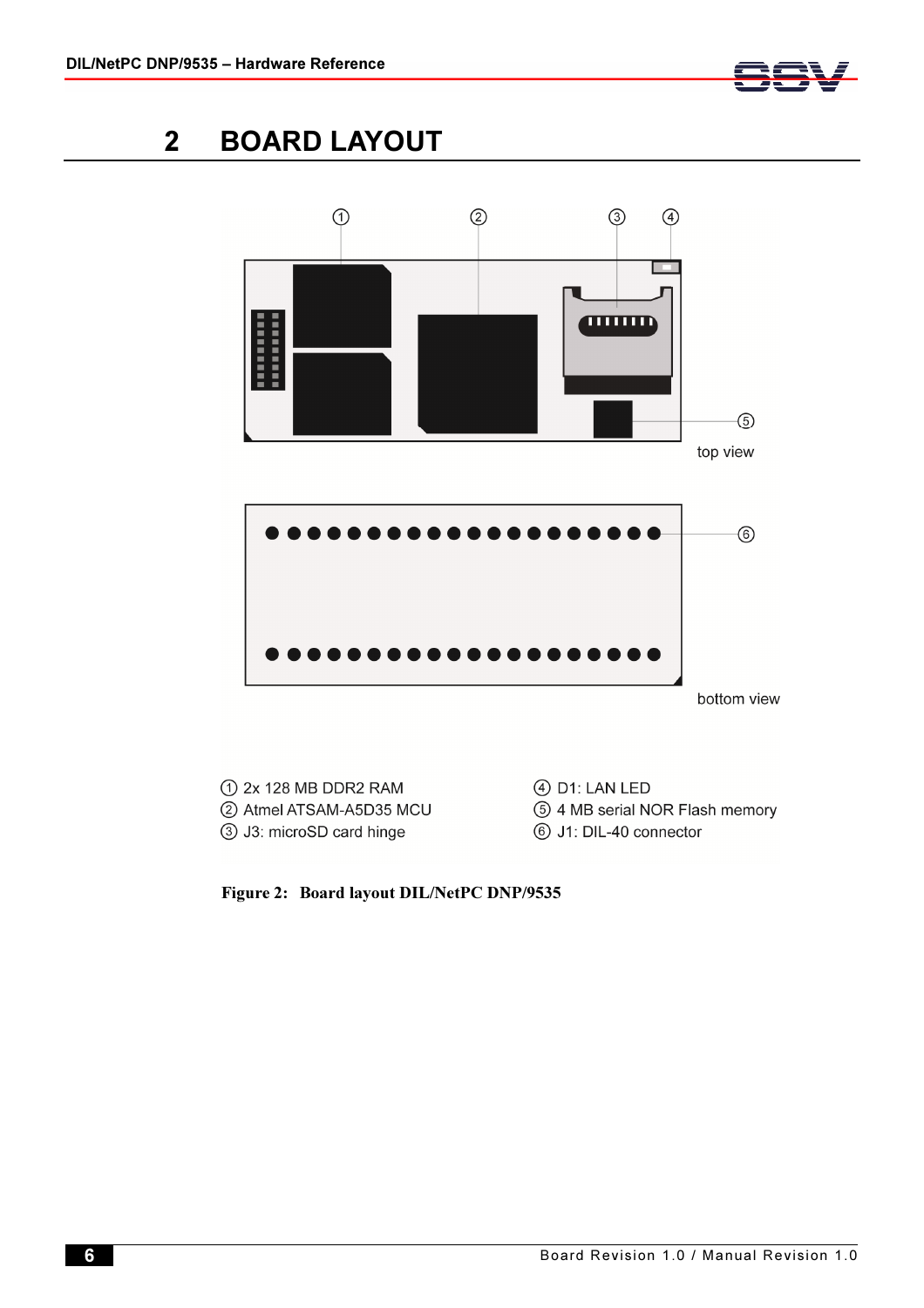

## 3 PINOUTS

#### 3.1 DIL-40 Connector – J1

| Pin   Name     | <b>Group</b> | <b>Function</b>                 |  |  |  |
|----------------|--------------|---------------------------------|--|--|--|
| <b>1 PA0</b>   | <b>PIO</b>   | Parallel I/O, Port A, Bit 0     |  |  |  |
| <b>2 PA1</b>   | <b>PIO</b>   | Parallel I/O, Port A, Bit 1     |  |  |  |
| 3 PA2          | <b>PIO</b>   | Parallel I/O, Port A, Bit 2     |  |  |  |
| 4 PA3          | <b>PIO</b>   | Parallel I/O, Port A, Bit 3     |  |  |  |
| 5 PA4          | <b>PIO</b>   | Parallel I/O, Port A, Bit 4     |  |  |  |
| <b>6 PA5</b>   | <b>PIO</b>   | Parallel I/O, Port A, Bit 5     |  |  |  |
| <b>7 PA6</b>   | <b>PIO</b>   | Parallel I/O, Port A, Bit 6     |  |  |  |
| <b>8 PA7</b>   | <b>PIO</b>   | Parallel I/O, Port A, Bit 7     |  |  |  |
| 9 PB0          | <b>PIO</b>   | Parallel I/O, Port B, Bit 0     |  |  |  |
| <b>10 PB1</b>  | <b>PIO</b>   | Parallel I/O, Port B, Bit 1     |  |  |  |
| <b>11 PB2</b>  | <b>PIO</b>   | Parallel I/O, Port B, Bit 2     |  |  |  |
| <b>12 PB3</b>  | <b>PIO</b>   | Parallel I/O, Port B, Bit 3     |  |  |  |
| <b>13 PB4</b>  | <b>PIO</b>   | Parallel I/O, Port B, Bit 4     |  |  |  |
| <b>14 PB5</b>  | <b>PIO</b>   | Parallel I/O, Port B, Bit 5     |  |  |  |
| <b>15 PB6</b>  | <b>PIO</b>   | Parallel I/O, Port B, Bit 6     |  |  |  |
| <b>16 PB7</b>  | <b>PIO</b>   | Parallel I/O, Port B, Bit 7     |  |  |  |
| 17 RESIN       | <b>RESET</b> | Reset Input (Low Active)        |  |  |  |
| 18 HDMA        | <b>USB</b>   | USB Host Port -                 |  |  |  |
| 19 HDPA        | <b>USB</b>   | USB Host Port +                 |  |  |  |
| <b>20 GND</b>  | ---          | Ground                          |  |  |  |
| <b>21 RCM</b>  | ---          | RCM (Remote Console Mode) Input |  |  |  |
| <b>22 TX+</b>  | <b>LAN</b>   | 10/100 Mbps LAN, TX+ Pin        |  |  |  |
| 23 TX-         | LAN          | 10/100 Mbps LAN, TX- Pin        |  |  |  |
| 24 RX+         | LAN          | 10/100 Mbps LAN, RX+ Pin        |  |  |  |
| 25 RX-         | LAN          | 10/100 Mbps LAN, RX- Pin        |  |  |  |
| <b>26 TXD2</b> | <b>SIO</b>   | COM2 Serial Port, TXD Pin       |  |  |  |
| <b>27 RXD2</b> | <b>SIO</b>   | COM2 Serial Port, RXD Pin       |  |  |  |
| 28 RI1         | <b>SIO</b>   | COM1 Serial Port, RI Pin        |  |  |  |
| <b>29 DTR1</b> | <b>SIO</b>   | COM1 Serial Port, DTR Pin       |  |  |  |
| <b>30 DSR1</b> | <b>SIO</b>   | COM1 Serial Port, DSR Pin       |  |  |  |
| <b>31 DCD1</b> | <b>SIO</b>   | COM1 Serial Port, DCD Pin       |  |  |  |
| <b>32 RTS1</b> | <b>SIO</b>   | COM1 Serial Port, RTS Pin       |  |  |  |
| <b>33 CTS1</b> | SIO          | COM1 Serial Port, CTS Pin       |  |  |  |
| <b>34 TXD1</b> | <b>SIO</b>   | COM1 Serial Port, TXD Pin       |  |  |  |
| <b>35 RXD1</b> | <b>SIO</b>   | COM1 Serial Port, RXD Pin       |  |  |  |
| <b>36 PC0</b>  | <b>PIO</b>   | Parallel I/O, Port C, Bit 0     |  |  |  |
| 37 PC1         | <b>PIO</b>   | Parallel I/O, Port C, Bit 1     |  |  |  |
| <b>38 PC2</b>  | <b>PIO</b>   | Parallel I/O, Port C, Bit 2     |  |  |  |
| <b>39 PC3</b>  | <b>PIO</b>   | Parallel I/O, Port C, Bit 3     |  |  |  |
| <b>40 VCC</b>  | ---          | 3.3 Volt Power Input            |  |  |  |

Table 2: Pinout DIL-40 connector

Note: The arrangement of the signals in groups has compatibility reasons. Other products of SSV with DIL-40 pinout are fully or conditionally pin compatible to the DIL/NetPC DNP/9535 by observance of the corresponding application note.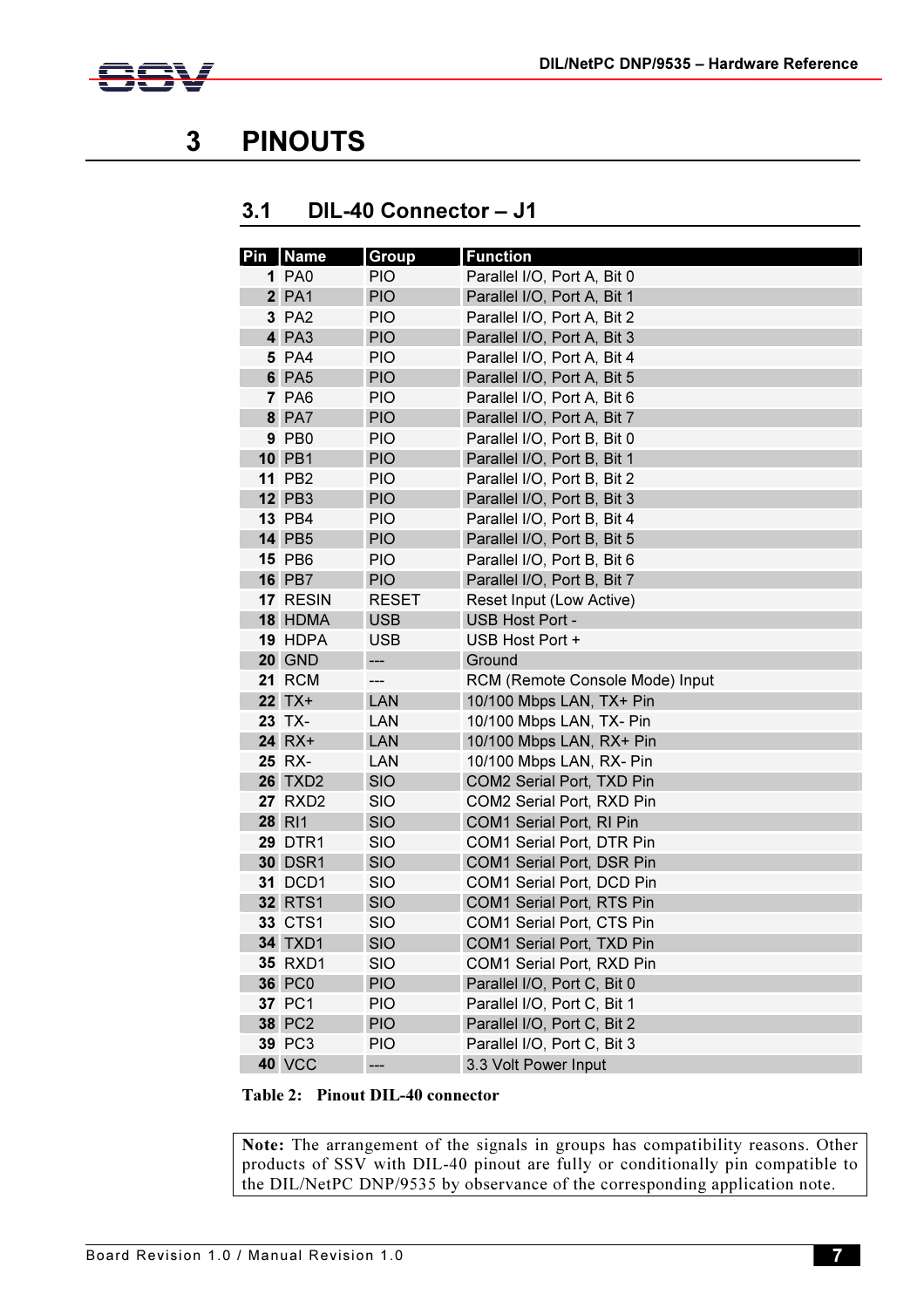

#### 3.2 DIL-40 Connector Function Multiplexing

Some pins of the DIL-40 connector of the DNP/9535 have multiple meanings. The pins have a main and an alternate function (function multiplexing).

The main functions correspond with the standard pinout of the DIL-40 connector as shown in table 2. The alternate functions are shown in table 3 below.

| Pin | <b>Name</b>   | <b>Main Function</b>        | <b>Name</b>        | <b>Alternate Function</b>     |  |
|-----|---------------|-----------------------------|--------------------|-------------------------------|--|
|     | 1 PA0         | Parallel I/O, Port A, Bit 0 | <b>SDCCLK</b>      | <b>SD Card Clock</b>          |  |
|     | <b>2 PA1</b>  | Parallel I/O, Port A, Bit 1 | <b>SDCCMD</b>      | SD Card Command               |  |
|     | 3 PA2         | Parallel I/O, Port A, Bit 2 | SDCD <sub>0</sub>  | SD Card Data Bit 0            |  |
|     | 4 PA3         | Parallel I/O, Port A, Bit 3 | SDCD <sub>1</sub>  | SD Card Data Bit 1            |  |
|     | 5 PA4         | Parallel I/O, Port A, Bit 4 | SDCD <sub>2</sub>  | SD Card Data Bit 2            |  |
|     | <b>6 PA5</b>  | Parallel I/O, Port A, Bit 5 | SDCD <sub>3</sub>  | SD Card Data Bit 3            |  |
|     | <b>7 PA6</b>  | Parallel I/O, Port A, Bit 6 | <b>SDCD</b>        | <b>SD Card Card Detection</b> |  |
|     | <b>8 PA7</b>  | Parallel I/O, Port A, Bit 7 | <b>SDCPWR</b>      | <b>SD Card Power</b>          |  |
|     | 9 PB0         | Parallel I/O, Port B, Bit 0 | TXD <sub>3</sub>   | COM3 Serial Port, TXD Pin     |  |
|     | <b>10 PB1</b> | Parallel I/O, Port B, Bit 1 | RXD <sub>3</sub>   | COM3 Serial Port, RXD Pin     |  |
|     | <b>11 PB2</b> | Parallel I/O, Port B, Bit 2 | RTS3               | COM3 Serial Port, RTS Pin     |  |
|     | <b>12 PB3</b> | Parallel I/O, Port B, Bit 3 | CTS <sub>3</sub>   | COM3 Serial Port, CTS Pin     |  |
|     | <b>13 PB4</b> | Parallel I/O, Port B, Bit 4 | <b>SCL</b>         | <b>I2C Clock</b>              |  |
|     | <b>14 PB5</b> | Parallel I/O, Port B, Bit 5 | <b>SDA</b>         | I2C Data                      |  |
|     | <b>15 PB6</b> | Parallel I/O, Port B, Bit 6 | <b>CANTX</b>       | CAN Port, TXD Pin             |  |
|     | <b>16 PB7</b> | Parallel I/O, Port B, Bit 7 | <b>CANRX</b>       | CAN Port, RXD Pin             |  |
|     | <b>36 PC0</b> | Parallel I/O, Port C, Bit 0 | <b>MOSI</b>        | <b>SPI MOSI</b>               |  |
|     | <b>37 PC1</b> | Parallel I/O, Port C, Bit 1 | <b>MISO</b>        | <b>SPI MISO</b>               |  |
|     | <b>38 PC2</b> | Parallel I/O, Port C, Bit 2 | <b>SPICLK</b>      | <b>SPI Clock</b>              |  |
|     | <b>39 PC3</b> | Parallel I/O, Port C, Bit 3 | SPICS <sub>0</sub> | SPI Chip Select 0             |  |

Table 3: DNP/9535 function multiplexing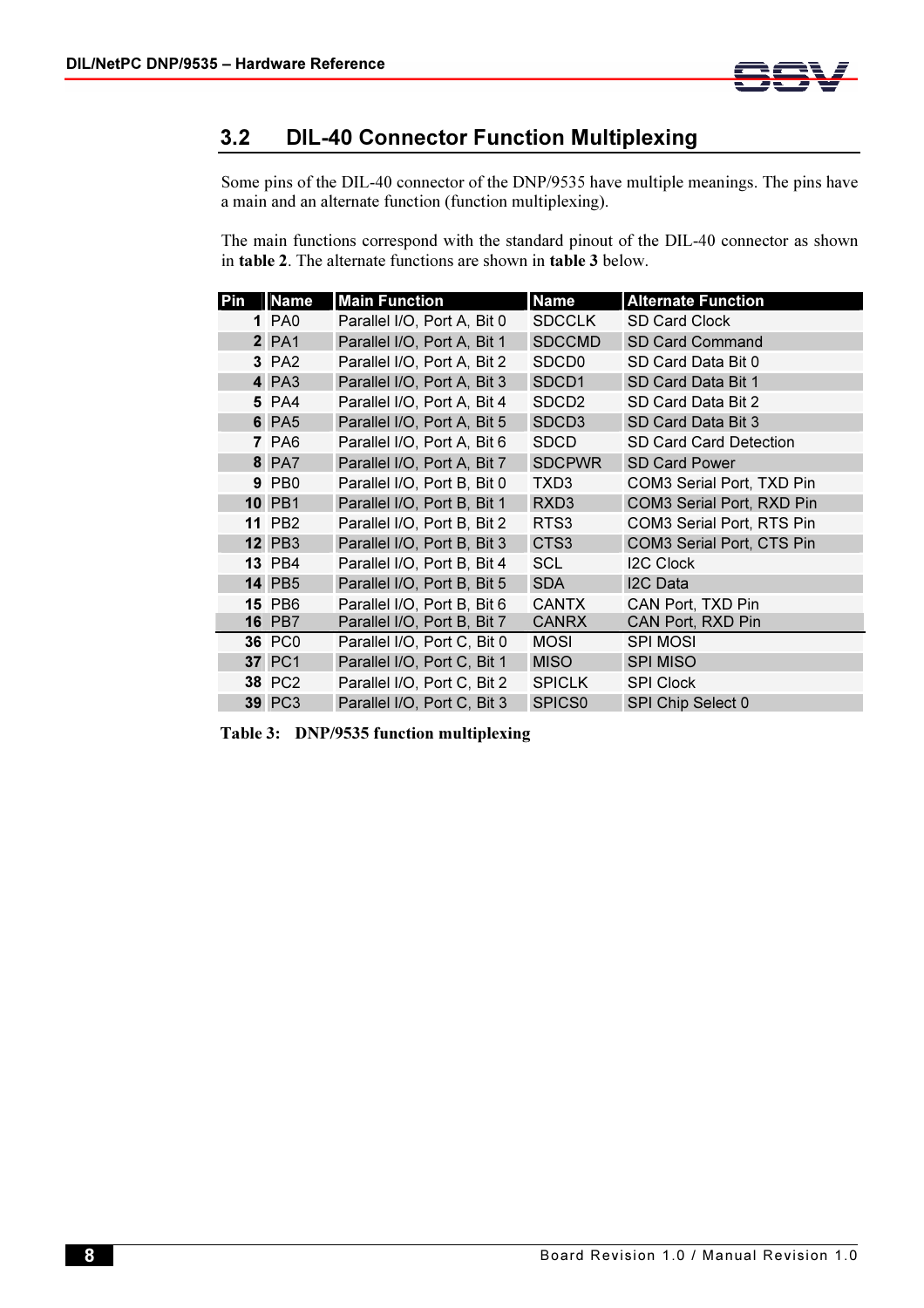



### 4 MECHANICAL DIMENSIONS



All length dimensions have a tolerance of 0.5 mm.

Figure 3: Mechanical dimensions of DIL/NetPC DNP/9535